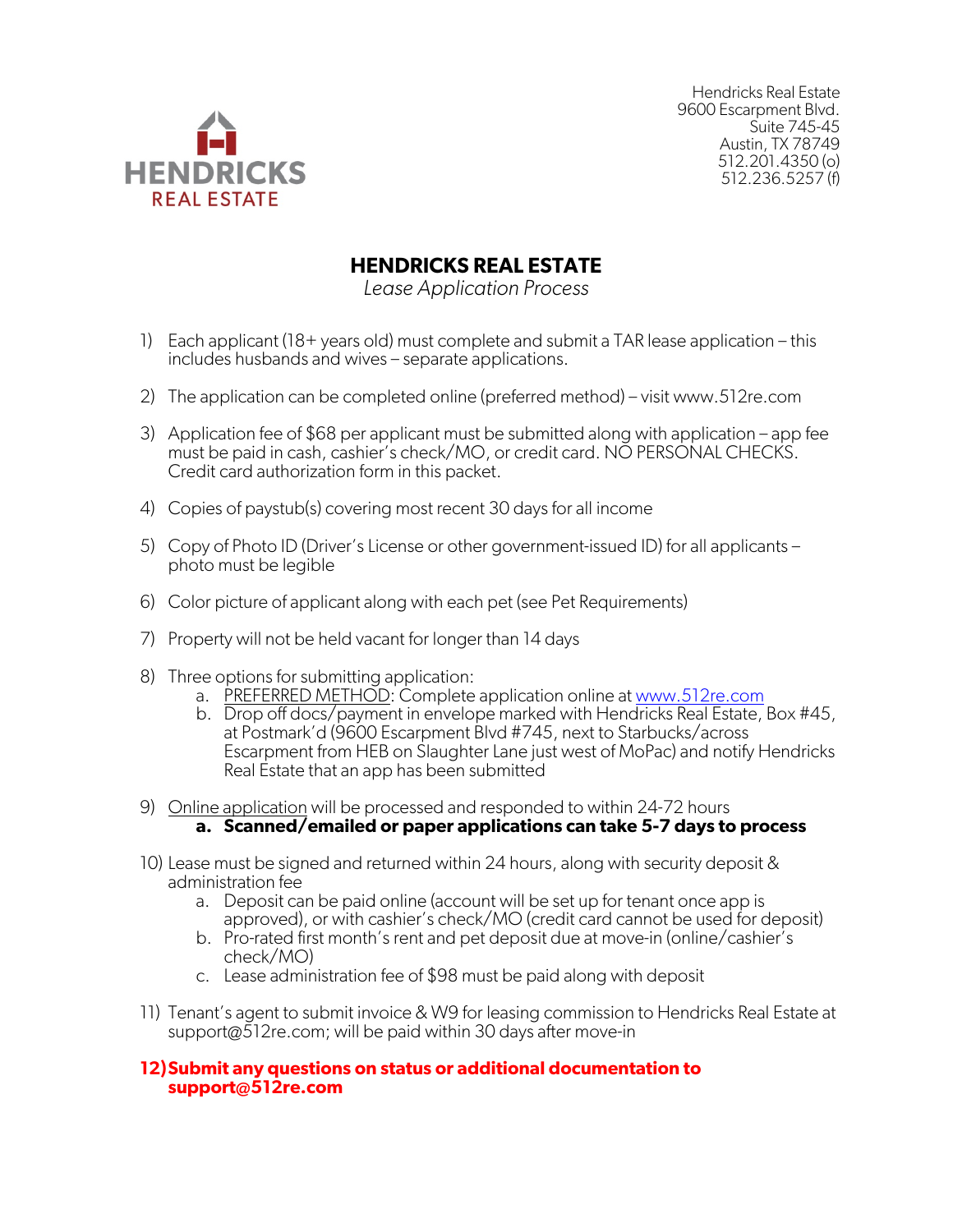

Hendricks Real Estate 9600 Escarpment Blvd. Suite 745-45 Austin, TX 78749 512.201.4350 (o) 512.236.5257 (f) support@512re.com

#### **Tenant Selection Criteria**

**Pursuant to Property Code Section 92.3515, these Tenant Selection Criteria are being provided to you. The following constitute grounds upon which Landlord will be basing the decision to lease the Property to you. If your application is denied based upon information obtained from your credit report, you will be notified.** 

- 1. **Criminal History**: Landlord will perform a criminal history check on you to verify the information provided by you on the Lease Application. Felonies or any type of assault or violence charges (misdemeanor or felony) are grounds for automatic denial. Other criminal records may influence the Landlord's decision to lease the Property to you.
- 2. **Previous Rental History**: Landlord will verify your previous rental history using the information provided by you on the Lease Application. Your failure to provide the requested information, provision of inaccurate information, or information learned upon contacting previous landlords may influence Landlord's decision to lease the Property to you. Evictions or foreclosures in the past 3 years around grounds for automatic denial. Applicants with older evictions will only be considered if the debt to the past landlord has been paid in full.
- 3. **Current Income**: Landlord may ask you to verify your income as stated on your Lease Application. Depending upon the rental amount being asked for the Property, the sufficiency of your income along with the ability to verify the stated income may influence Landlord's decision to lease the Property to you. A minimum of three times the rent amount in gross (pre-tax) monthly income is required. Selfemployed applicants will need to provide the last year's tax return. Non-employment income, such as child support, social security, or disability will need to be documented by an award letter.

Roommates: Income from **ONLY the 2 highest earners** will be considered towards the 3x rental income requirement.

- 4. **Credit History**: Landlord will obtain a Credit Reporting Agency (CRA) report, commonly referred to as a credit report, in order to verify your credit history. Landlord's decision to lease the Property to you may be based upon information obtained from this report. If your application is denied based upon information obtained from your credit report, you will be notified. There is not a 'hard line' credit score required for approval – more weighting is given to recent history (last 2 years) and housing/automobile payment history than student loans or medical bills.
- 5. **Failure to Provide Accurate Information in Application**: Your failure to provide accurate information in your application or your provision of information that is unverifiable will be considered by Landlord when making the decision to lease the Property to you.

**If Applicant(s) are deficient in one of the 5 areas above, approval MAY be granted with a larger security deposit or a lease guarantor (except for automatic denial criteria as specified above). Applicants with deficiencies in 2 or more areas usually cannot be approved.**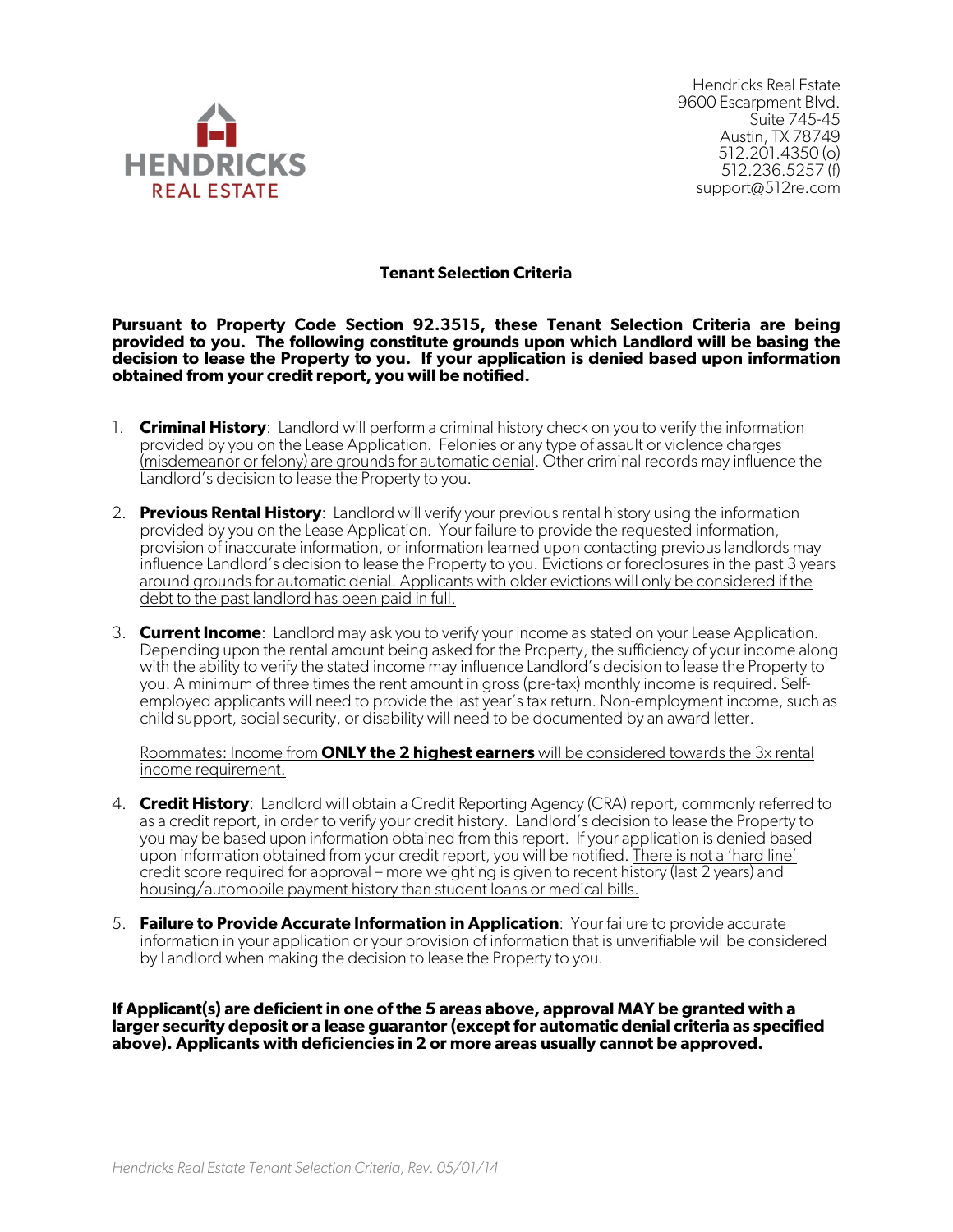

Hendricks Real Estate 9600 Escarpment Blvd. Suite 745-45 Austin, TX 78749 512.201.4350 (o) 512.236.5257 (f) support@512re.com

## **HENDRICKS REAL ESTATE**

*Pet Requirements*

- 1) \$300 Pet Deposit PER PET
- 2) Limit of 4 pets per property
- 3) Pet Agreement will contain the following requirements
	- a. Tenant will have carpets professionally (no self-service rental machines) cleaned after move-out and before surrender of property. Tenant must turn in copy of invoice as proof of carpet cleaning.
	- b. Tenant will have home professionally treated for fleas. Tenant must turn in copy of invoice as proof of flea treatment.
- 4) The following dog breeds are not allowed
	- a. Akita
	- b. American Bandogge Mastiff
	- c. American Pit Bull Terrier
	- d. American Staffordshire Terrier
	- e. Boerboel
	- f. Chow Chow
	- g. Doberman
	- h. English Bull Terrier
	- i. Kyiapso
	- j. Mastiff
	- k. Neapolitan Mastiff
	- l. Presa Canarios
	- m. Rottweiler
	- n. Staffordshire Terrier
	- o. Wolf Hybrid
- 5) One of the following (either or, not both) must be submitted for each pet
	- a. Color photo of the tenant AND the pet (together in the same photo); entire pet must be visible in the frame
		- Or
	- b. Vet records indicating the breed, age and weight of the pet along with the tenant's name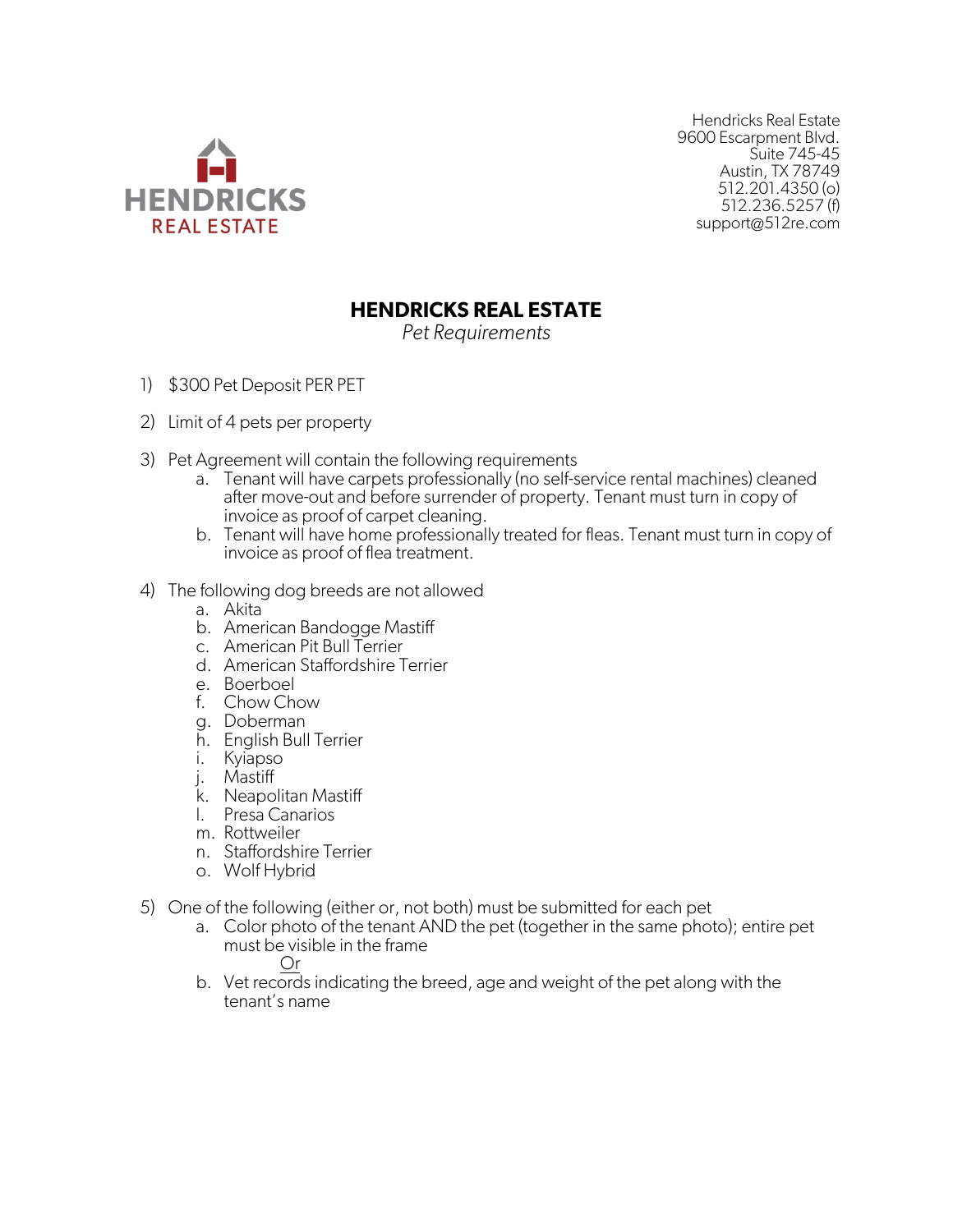



Credit Card Authorization Form

| Instructions: Complete the entire form, sign, & date. |  |  |  |
|-------------------------------------------------------|--|--|--|
|-------------------------------------------------------|--|--|--|

| Charge Amount (Check One):                                                      |
|---------------------------------------------------------------------------------|
|                                                                                 |
|                                                                                 |
|                                                                                 |
|                                                                                 |
|                                                                                 |
| Exp Date: ___ __/ ___ __ Sec Code (3 digit MC/V, 4 digit AMEX): ___ __ __ __ __ |
|                                                                                 |

I authorize the charge for the above indicated amount. I understand that no refunds will be made if an application is not approved.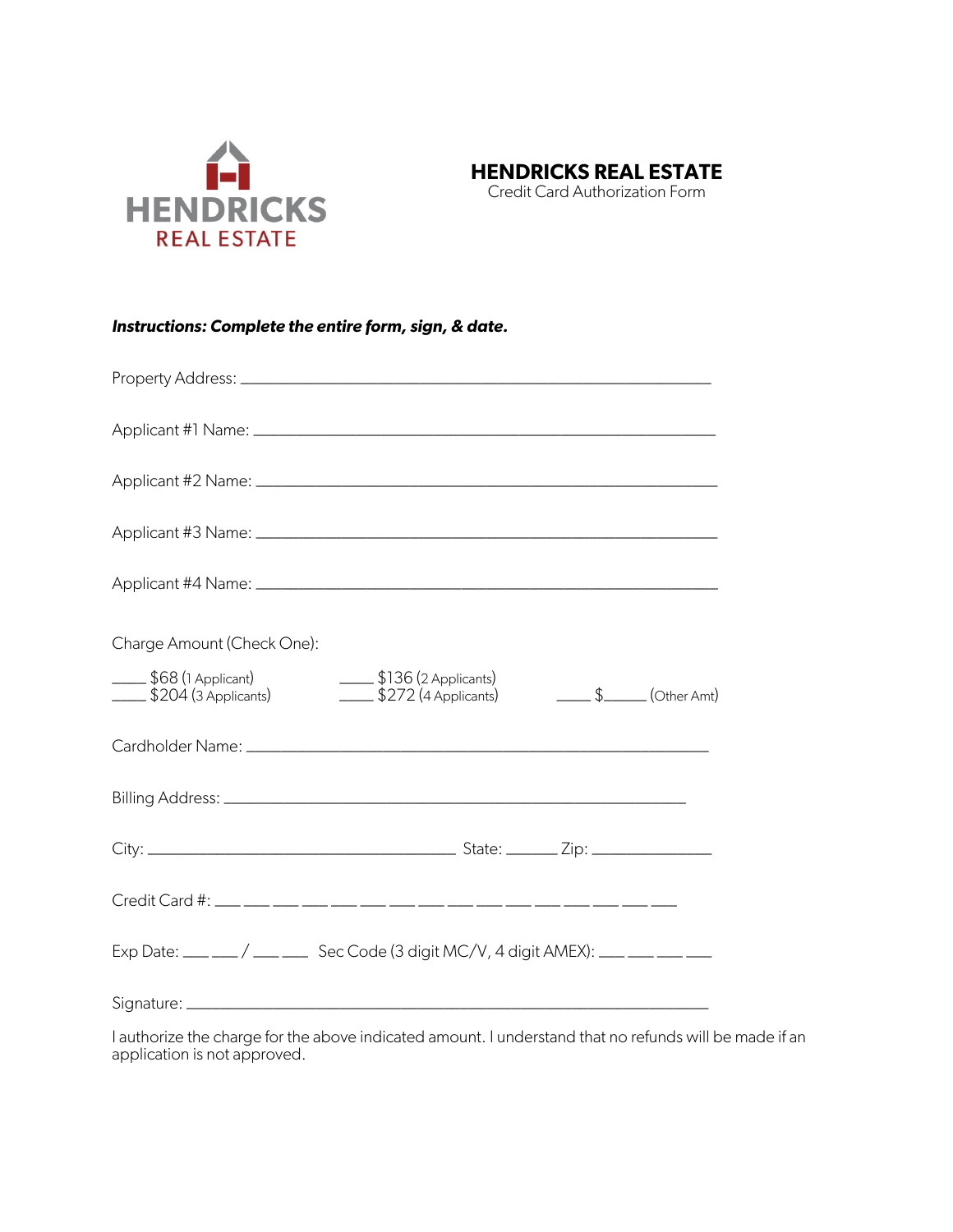

Hendricks Real Estate 9600 Escarpment Blvd. Suite 745-45 Austin, TX 78749 512.201.4350 (o) 512.236.5257 (f) support@512re.com

#### **1. What is personal information?**

Personal information is:

- (1) information in a consumer report; or
- (2) an individual's first name or initial and last name in combination with any of the following:
	- (a) birth date;
	- (b) social security number or other government issued identification number;
	- (c) mother's maiden name;
	- (d) unique biometric data (fingerprint, voice print, retina image);
	- (e) unique electronic identification number our routing code;
	- (f) financial institution account or information.

A consumer report is a report related to a person's credit worthiness, credit standing, credit capacity, character, general reputation, personal characteristics, or mode of living prepared by or obtained from an agency that collects such information such as a credit reporting agency.

#### **2. How is personal information collected?**

This company obtains personal information in the following ways:

- (1) in consumer reports from reporting agencies to which this company subscribes in connection with lease applications, loan applications, or for other reasons that the consumer may authorize this company to obtain;
- (2) in lease applications a prospective tenant completes;
- (3) in loan applications a borrower or buyer completes;
- (4) in other real estate related forms the customer or client completes in or related to a transaction; and
- (5) in tax reporting forms that the customer, client or vendor is required to complete and which are given to this company.

When completing the forms required above, the customer or client may send the information to this company by mail, fax, personal delivery, or by e-mail. Customers or clients may occasionally provide personal information to this company or its agents by other means such as telephone calls, fax messages, or e-mail messages in order expedite a transaction in which the customer or client is involved.

#### **EMAIL MESSAGES ARE NOT SECURE. HENDRICKS REAL ESTATE WILL NOT SEND SOCIAL SECURITY NUMBERS OR BANK ACCOUNT NUMBERS VIA EMAIL. IT IS HIGHLY RECOMMEND THAT DOCUMENTS WITH THAT INFORMATION NOT BE SUBMITTED VIA EMAIL.**

#### **3. How and when is the personal information used?**

Personal Information from Prospective Tenants: The personal information that prospective tenants provide to this company is primarily used to obtain consumer reports (credit checks). It may also be used to perform background checks and rental history searches. The information in the consumer reports may be discussed with landlords for whom this company manages property. This company also reports information to credit reporting agencies and uses personal information to complete those reports. The information may be used as part of an effort to collect a debt if the tenant has a balance due to the landlord or property manager.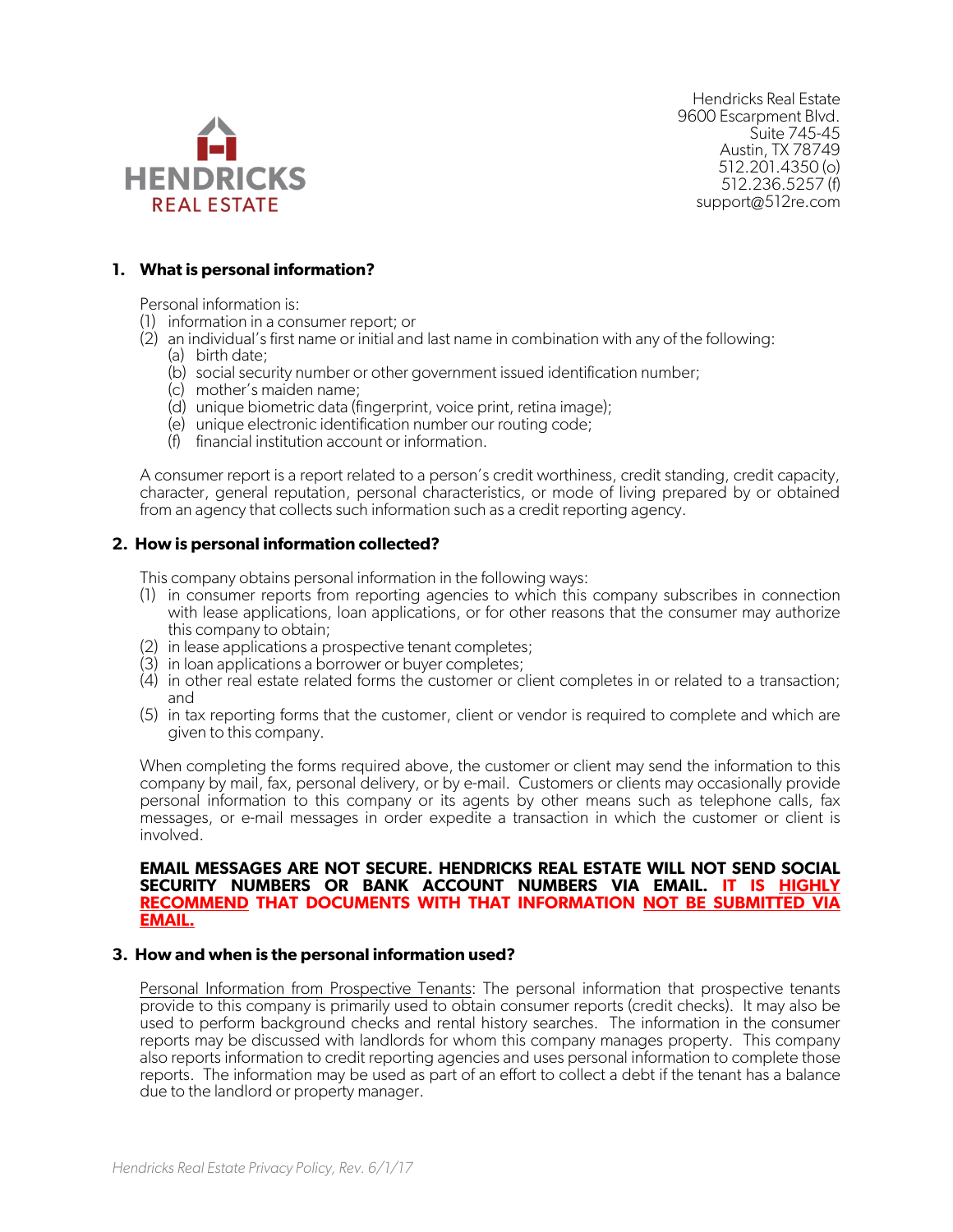Personal Information from Owners of Properties Managed by the Company: When this company acts as a property manager for a property owner, the company uses the property owner's personal information only: (a) to deliver the required management services; (b) to file any required reports with governmental agencies (for example, the IRS); or (c) for other purposes the property owner may authorize (including collecting a debt).

Personal Information from Vendors of the Company: The personal information that vendors and prospective vendors provide to this company is used to: (a) file any required reports with governmental agencies (for example, the IRS); and/or (b) conduct a background check and obtain consumer reports (credit checks) on the principals of any prospective vendor; and/or (c) share with any attorney, insurance company, court, or other third-party if necessary and related to work performed by the vendor.

Personal Information from Clients: When this company represents a person (buyer, seller, landlord, or tenant) in a transaction the agent servicing the client may, on the client's behalf and at the client's instruction, convey personal information he or she provides to the agent to service providers (for example, mortgage lenders and title companies) as those service providers may require for the products or services the client needs or requests. If this company represents a prospective tenant in a lease transaction, the personal information may, on the tenant's behalf and with the tenant's knowledge, be discussed with and provided to landlords or their agents. This company and its agents exercise reasonable discretion when discussing any personal information with others.

#### **4. How is the personal information protected?**

Written files in this company are protected under lock and key, and are generally temporary in nature. All records are converted in to electronic records, at which time original documents are shredded.

Electronic records are protected under an access name and password assigned to persons in this company. Electronic records are maintained on individual company computers, as well as ither thirdparty services (management software, cloud storage) that have their own unique privacy policies (can be made available upon request).

This company and its agents exercise reasonable discretion when discussing any personal information with others and releases personal information to others only as described by this policy.

This company does not permit its employees or agents to make copies of consumer reports or records of insurance claims. The consumer reports retained in the company's files are not to be accessed in the future as a convenience to customers or clients.

The individual agents that work with this company are independent contractors and the agent with whom a customer or client works with may maintain a separate transaction file. The company instructs<br>its agents to not permit other persons to access the personal information in files the agents maintain. The company instructs its agents to protect the personal information in the agents' files in the same manner as described in this policy.

#### **5. Who has access to the personal information?**

The following persons have access to personal information in this company's files:

- (1) the agent or broker who is servicing or coordinating the transaction;
- (2) the office manager to whom the agent reports; and
- (3) the owner of the company.

Property owners for whom the company manages properties do not have access to personal information in the company's files. However, the company and its agents may discuss the information in a tenant's consumer report or lease application with a property owner. Copies of such information are provided to the landlord only: (1) with the tenant's consent; or (2) if the company ceases to be the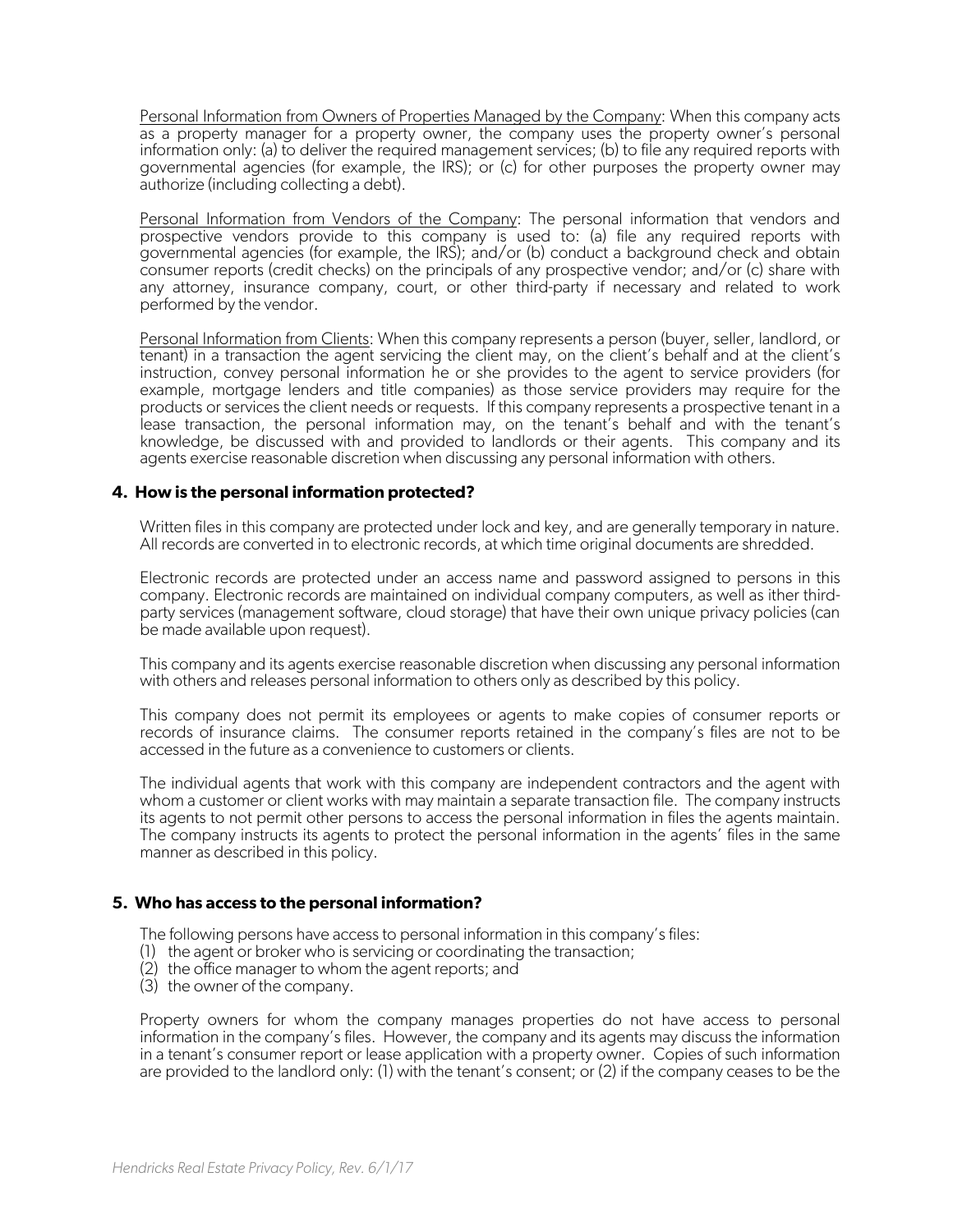property manager and the landlord requests that the files be sent to the landlord, the landlord's attorney, or the new property manager.

Personal information from a buyer, seller, landlord, or tenant may be discussed with others (such as mortgage lenders or prospective landlords) only as is reasonably necessary to negotiate or close the transaction or to provide the services the customer or client seeks from this company.

This company may, at the customer's or client's request, provide personal information to service providers in a transaction such as a title company or mortgage company if it is necessary to expedite or complete a transaction.

If the company is required by law to allow others to access the personal information in the company's files, the company will comply with the law (for example, compliance with court orders, subpoenas, or governmental investigations). The company will also allow law enforcement agencies access to personal information in order to cooperate with such investigations.

Limited personal information, such as as names, phone numbers, addresses and email addresses will be shared with other company personnel or  $3<sup>rd</sup>$  party contractors to facilitate communication or scheduling of appointments.

Personal information may also be shared with debt collectors or other relevant 3<sup>rd</sup> parties in any attempts to collect monies owed to the company or it's clients.

#### **6. How is the personal information disposed?**

This company uses reasonable measures to dispose of personal information. Personal information is usually disposed of by shredding or burning documents, erasing electronic files by means that make the files unreadable or undecipherable, or by eradicating personal information from documents or electronic files in ways that make the personal information unreadable. The length of time that files are maintained is dictated by the Texas Real Estate Commission (TREC), the IRS, and other regulatory agencies.

#### **7. Erroneous Records:**

If this company erroneously reports information to a consumer reporting agency, the company will act to correct the information in the company's records and request the reporting agency to correct the information in its records promptly after the company has learned and determined that the report was in error.

If this company maintains an erroneous record that a consumer has issued a dishonored check, the company will promptly delete the record after the company and consumer agree that the information is in error or after the consumer provides the company with a law enforcement agency report stating that the dishonored check was not authorized.

#### **Notice: This company asks any person who provides personal information to this company or one of its agents to identify the information at that time as "personal information."**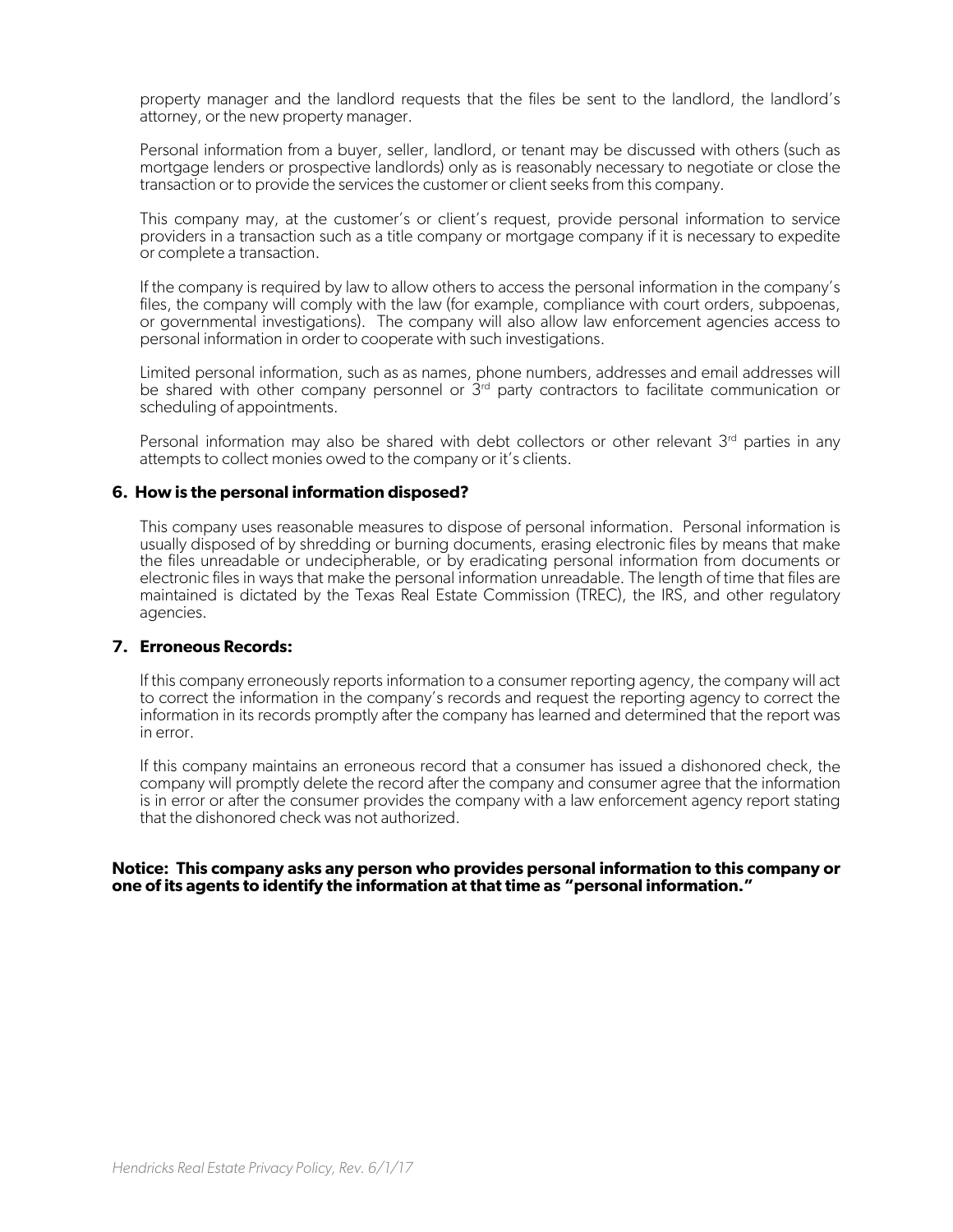Received on \_\_\_\_\_\_\_\_\_\_\_\_\_(date) at \_\_\_\_\_\_\_\_\_\_\_(time)



# TEXAS ASSOCIATION OF REALTORS®

## **RESIDENTIAL LEASE APPLICATION**

USE OF THIS FORM BY PERSONS WHO ARE NOT MEMBERS OF THE TEXAS ASSOCIATION OF REALTORS® IS NOT AUTHORIZED.

**©Texas Association of REALTORS®, Inc. 2014**

*Each occupant and co-applicant 18 years or older must submit a separate application.*

| Property Address: ___________                                                                                                                                                                                                                                                                                                                                 |               |                    |                   |             |
|---------------------------------------------------------------------------------------------------------------------------------------------------------------------------------------------------------------------------------------------------------------------------------------------------------------------------------------------------------------|---------------|--------------------|-------------------|-------------|
| Property Condition: Applicant is strongly encouraged to view the Property prior to submitting any application.<br>Landlord makes no express or implied warranties as to the Property's condition. Applicant requests Landlord consider the<br>following repairs or treatments should Applicant and Landlord enter into a lease: [16] The manner of the manner |               |                    |                   |             |
|                                                                                                                                                                                                                                                                                                                                                               |               |                    |                   |             |
| Applicant was referred to Landlord by:                                                                                                                                                                                                                                                                                                                        |               |                    |                   |             |
| Applicant's name (first, middle, last) _________<br>Is there a co-applicant? $\Box$ yes $\Box$ no If yes, co-applicant must submit a separate application.<br>Applicant's former last name (maiden or married) _____________                                                                                                                                  |               |                    |                   |             |
|                                                                                                                                                                                                                                                                                                                                                               |               |                    |                   |             |
|                                                                                                                                                                                                                                                                                                                                                               |               |                    |                   |             |
|                                                                                                                                                                                                                                                                                                                                                               |               |                    |                   |             |
|                                                                                                                                                                                                                                                                                                                                                               |               |                    |                   |             |
| Emergency Contact: (Do not insert the name of an occupant or co-applicant.)                                                                                                                                                                                                                                                                                   |               |                    |                   |             |
|                                                                                                                                                                                                                                                                                                                                                               |               |                    |                   |             |
|                                                                                                                                                                                                                                                                                                                                                               |               |                    |                   |             |
|                                                                                                                                                                                                                                                                                                                                                               |               |                    |                   |             |
| Name all other persons who will occupy the Property:                                                                                                                                                                                                                                                                                                          |               |                    |                   |             |
|                                                                                                                                                                                                                                                                                                                                                               |               |                    |                   |             |
|                                                                                                                                                                                                                                                                                                                                                               |               |                    |                   |             |
|                                                                                                                                                                                                                                                                                                                                                               |               |                    |                   |             |
|                                                                                                                                                                                                                                                                                                                                                               |               |                    |                   |             |
|                                                                                                                                                                                                                                                                                                                                                               |               |                    |                   |             |
|                                                                                                                                                                                                                                                                                                                                                               |               |                    | city, state, zip) |             |
|                                                                                                                                                                                                                                                                                                                                                               |               |                    |                   |             |
|                                                                                                                                                                                                                                                                                                                                                               |               |                    |                   |             |
|                                                                                                                                                                                                                                                                                                                                                               |               |                    |                   |             |
|                                                                                                                                                                                                                                                                                                                                                               |               |                    |                   |             |
|                                                                                                                                                                                                                                                                                                                                                               |               |                    |                   |             |
|                                                                                                                                                                                                                                                                                                                                                               |               | (city, state, zip) |                   |             |
|                                                                                                                                                                                                                                                                                                                                                               |               |                    |                   |             |
|                                                                                                                                                                                                                                                                                                                                                               |               |                    |                   |             |
|                                                                                                                                                                                                                                                                                                                                                               |               |                    |                   |             |
| (TAR-2003) 1-1-14                                                                                                                                                                                                                                                                                                                                             |               |                    |                   | Page 1 of 4 |
| Hendricks Real Estate 9600 Escarpment Blvd. #745-45 Austin, TX 78749<br>Phone: 512.201.4350<br>Fax: 512.236.5257                                                                                                                                                                                                                                              | Tim Hendricks |                    |                   | Blank       |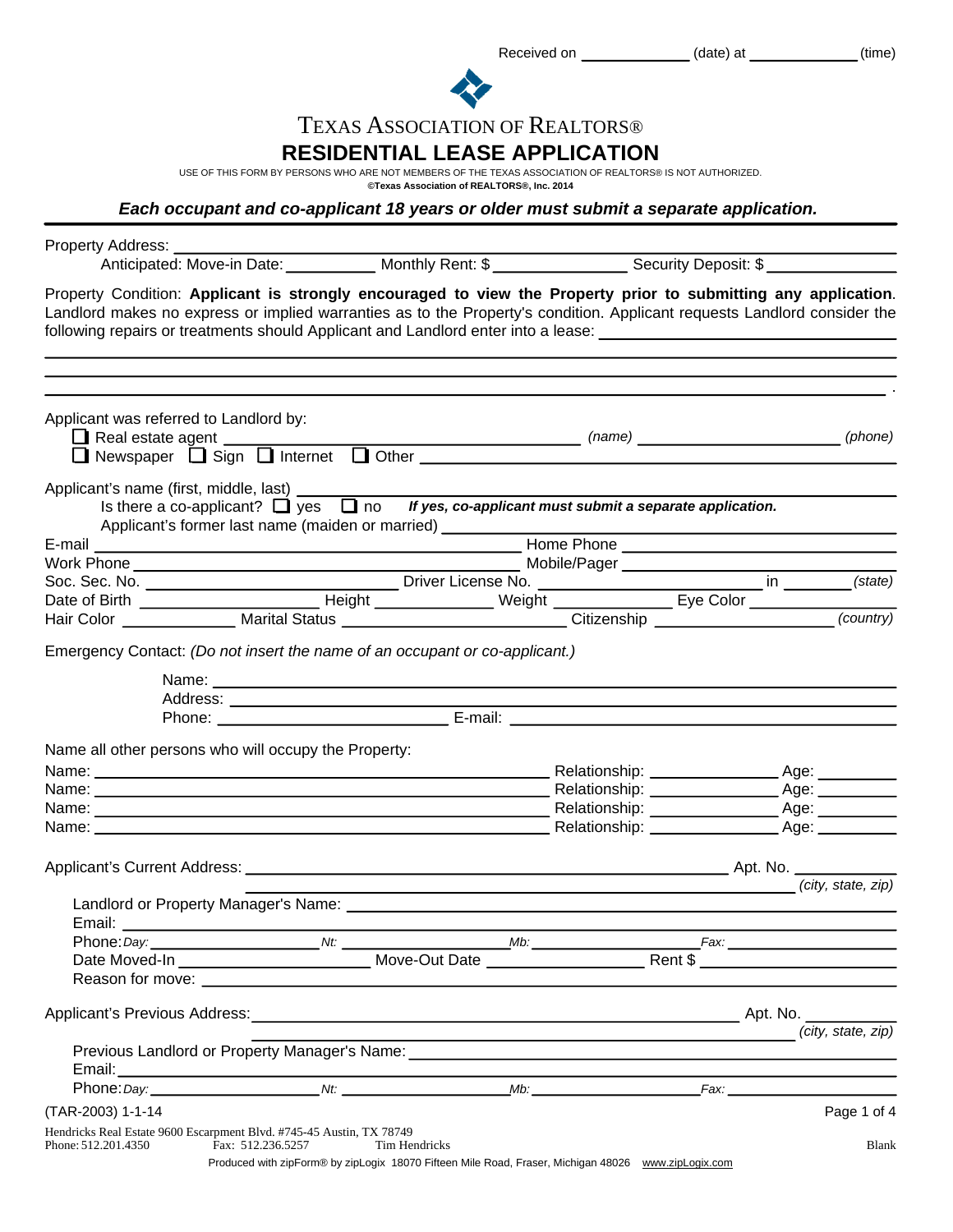|                     |                            | Reason for move: <u>contract the contract of the contract of the contract of the contract of the contract of the contract of the contract of the contract of the contract of the contract of the contract of the contract of the</u> |                                                                                                                                                                                                                                                                                                       |                                                                                                                                                                                                                                                             |                                 |
|---------------------|----------------------------|--------------------------------------------------------------------------------------------------------------------------------------------------------------------------------------------------------------------------------------|-------------------------------------------------------------------------------------------------------------------------------------------------------------------------------------------------------------------------------------------------------------------------------------------------------|-------------------------------------------------------------------------------------------------------------------------------------------------------------------------------------------------------------------------------------------------------------|---------------------------------|
|                     |                            |                                                                                                                                                                                                                                      |                                                                                                                                                                                                                                                                                                       |                                                                                                                                                                                                                                                             |                                 |
|                     |                            |                                                                                                                                                                                                                                      |                                                                                                                                                                                                                                                                                                       |                                                                                                                                                                                                                                                             |                                 |
|                     |                            |                                                                                                                                                                                                                                      |                                                                                                                                                                                                                                                                                                       |                                                                                                                                                                                                                                                             |                                 |
|                     |                            |                                                                                                                                                                                                                                      |                                                                                                                                                                                                                                                                                                       |                                                                                                                                                                                                                                                             |                                 |
|                     |                            | E-mail:<br>Start Date: _____________________Gross Monthly Income: \$ _______________________Position: ___________________                                                                                                            |                                                                                                                                                                                                                                                                                                       |                                                                                                                                                                                                                                                             |                                 |
|                     |                            | Note: If Applicant is self-employed, Landlord may require one or more previous year's tax return attested by a CPA,<br>attorney, or other tax professional.                                                                          |                                                                                                                                                                                                                                                                                                       |                                                                                                                                                                                                                                                             |                                 |
|                     |                            |                                                                                                                                                                                                                                      |                                                                                                                                                                                                                                                                                                       |                                                                                                                                                                                                                                                             |                                 |
|                     |                            | Address: (street, city, state, zip)<br>Supervisor's Name: (street, city, state, zip)<br>Phone: <u>Canadian Base Fax:</u> Fax: (street, city, state, zip)                                                                             |                                                                                                                                                                                                                                                                                                       |                                                                                                                                                                                                                                                             |                                 |
|                     |                            |                                                                                                                                                                                                                                      |                                                                                                                                                                                                                                                                                                       |                                                                                                                                                                                                                                                             |                                 |
|                     |                            |                                                                                                                                                                                                                                      |                                                                                                                                                                                                                                                                                                       |                                                                                                                                                                                                                                                             |                                 |
|                     |                            | Describe other income Applicant wants considered: _______________________________                                                                                                                                                    |                                                                                                                                                                                                                                                                                                       |                                                                                                                                                                                                                                                             |                                 |
|                     | <b>Type</b>                | List all vehicles to be parked on the Property:<br>Year<br><u>Make</u>                                                                                                                                                               | Model                                                                                                                                                                                                                                                                                                 | License/State                                                                                                                                                                                                                                               | Mo.Pymnt.                       |
|                     | <b>Type &amp; Breed</b>    | If yes, list all pets to be kept on the Property:<br><u>Name</u>                                                                                                                                                                     | <u> 1989 - Johann Barn, mars ann an t-Amhain Aonaich an t-Aonaich an t-Aonaich ann an t-Aonaich ann an t-Aonaich</u><br><u> 1989 - Johann Barn, fransk politik (f. 1989)</u><br><u> 1989 - Johann John Stone, meil in der Stone aus der Stone aus der Stone aus der Stone aus der Stone aus der S</u> | Color Weight Age in Yrs. Gender Neutered? Declawed?<br>$\Box$ yes $\Box$ no $\Box$ yes $\Box$ no $\Box$ yes $\Box$ no<br><b>O</b> yes $\Box$ no $\Box$ yes $\Box$ no $\Box$ yes $\Box$ no<br>$\Box$ yes $\Box$ no $\Box$ yes $\Box$ no $\Box$ yes $\Box$ no | Rabies<br><b>Shots Current?</b> |
|                     |                            |                                                                                                                                                                                                                                      |                                                                                                                                                                                                                                                                                                       | $\Box$ yes $\Box$ no $\Box$ yes $\Box$ no $\Box$ yes $\Box$ no                                                                                                                                                                                              |                                 |
| <u>Yes</u><br>poppe | <u>No</u><br>DOOC<br>poppe | year or less?<br>Has Applicant ever:<br>been evicted?                                                                                                                                                                                | Will any waterbeds or water-filled furniture be on the Property?<br>Does anyone who will occupy the Property smoke?<br>Will Applicant maintain renter's insurance?<br>Is Applicant or Applicant's spouse, even if separated, in military?<br>been asked to move out by a landlord?                    | If yes, is the military person serving under orders limiting the military person's stay to one                                                                                                                                                              |                                 |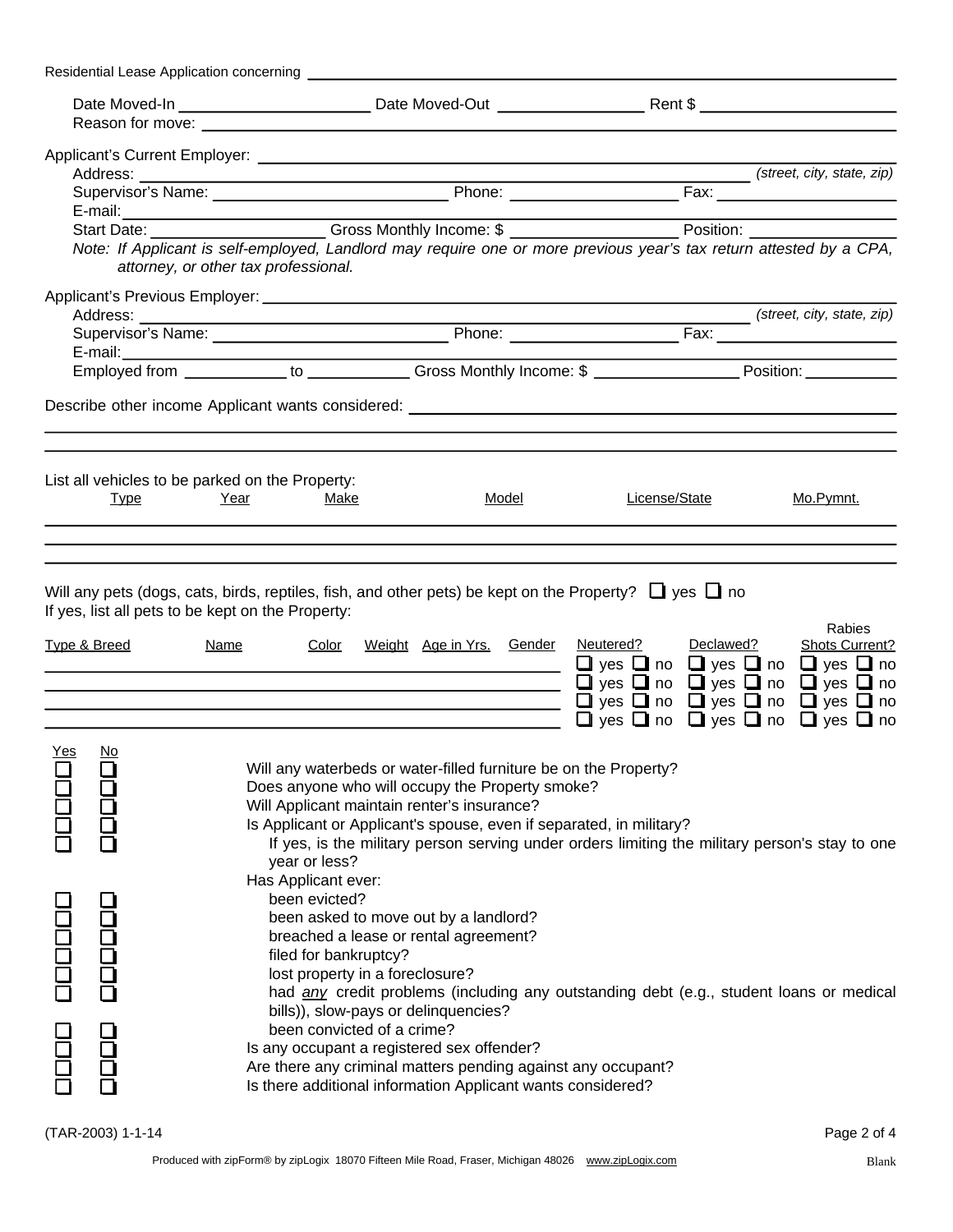| Residential Lease Application concerning |  |
|------------------------------------------|--|
|                                          |  |
| Additional comments:                     |  |

**Authorization:** Applicant authorizes Landlord and Landlord's agent, at any time before, during, or after any tenancy, to:

- (1) obtain a copy of Applicant's credit report;
- (2) obtain a criminal background check related to Applicant and any occupant; and
- (3) verify any rental or employment history or verify any other information related to this application with persons knowledgeable of such information.

**Notice of Landlord's Right to Continue to Show the Property:** Unless Landlord and Applicant enter into a separate written agreement otherwise, the Property remains on the market until a lease is signed by all parties and Landlord may continue to show the Property to other prospective tenants and accept another offer.

**Privacy Policy:** Landlord's agent or property manager maintains a privacy policy that is available upon request.

| <b>Fees:</b> Applicant submits a non-refundable fee of \$68.00                                                                       | to Hendricks Real Estate |                                                                                          |
|--------------------------------------------------------------------------------------------------------------------------------------|--------------------------|------------------------------------------------------------------------------------------|
| (entity or individual) for processing and reviewing this application. Applicant $\Box$ submits $\Box$ will not submit an application |                          |                                                                                          |
| deposit of $\frac{\pi}{a}$                                                                                                           |                          | to be applied to the security deposit upon execution of a lease or returned to Applicant |
| if a lease is not executed.                                                                                                          |                          |                                                                                          |

#### **Acknowledgement & Representation:**

- (1) Signing this application indicates that Applicant has had the opportunity to review Landlord's tenant selection criteria, which is available upon request. The tenant selection criteria may include factors such as criminal history, credit history, current income and rental history.
- (2) Applicant understands that providing inaccurate or incomplete information is grounds for rejection of this application and forfeiture of any application fee and may be grounds to declare Applicant in breach of any lease the Applicant may sign.
- (3) Applicant represents that the statements in this application are true and complete.

| Applicant's Signature | Date |
|-----------------------|------|
|                       |      |

(TAR-2003) 1-1-14 Page 3 of 4

.